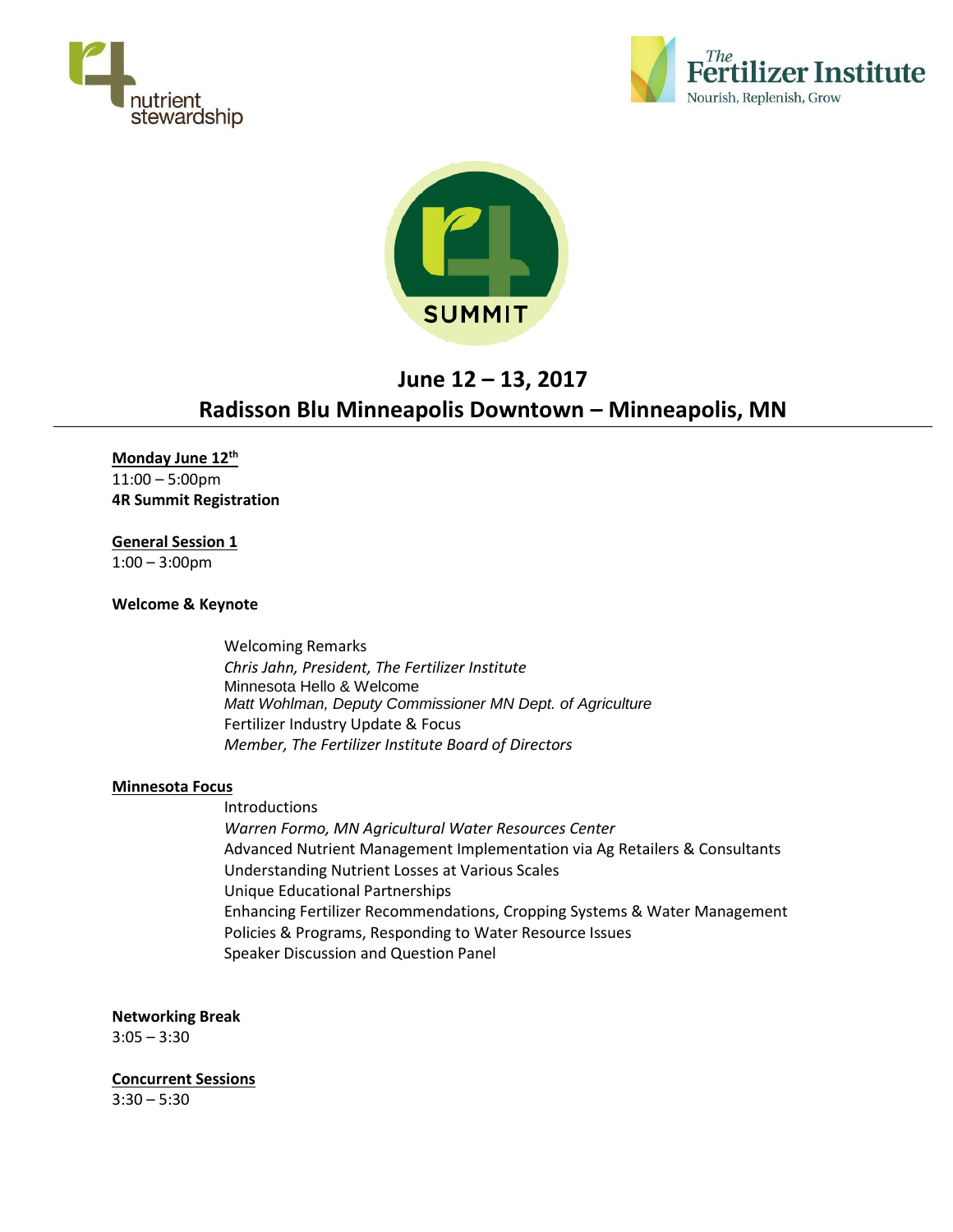



# **Science for Stewardship**

*U.S. Focused 4R Research Fund Projects & Their On-Farm Potential*

Science of Stewardship: Overview of The 4R Research Fund *Sally Flis, The Fertilizer Institute* Minimizing Phosphorus Loss with 4R Stewardship and Cover Crops *Nathan Nelson, Kansas State University* Evaluating 4R Nutrient Stewardship Concept & Certification Program in the Western Lake Erie Basin *Kevin King, USDA Agricultural Research Service* Impacts of 4R Nitrogen Management on Crop Production and Nitrate-Nitrogen Loss in Tile Drainage *Matthew Helmers, Iowa State University* Supplemental Late-vegetative N Applications for High-yielding Corn *Tony Vyn, Purdue University* 4R Research Looking Forward to fill the Gaps *Sally Flis, The Fertilizer Institute*

## **Growing The 4R Certification Program**

*A Path to On-Farm Adoption in New Geographies*

Introductions *Anne Cook, The Andersons, Inc.* Internal & Customer Education for Retail Outlets *Nick Franks, Tyler Grain & Fertilizer* Incorporating & Tracking Data of 4R Recommendations *Cary Myer, The Andersons, Inc.* Implementing the 4R Certification Program in Ontario *Ron Campbell, Ontario Agribusiness Association* 4R Certification Expansion Resources *Carrie Vollmer-Sanders, The Nature Conservancy* Speaker Discussion & Questions

**Reception**  $5:30 - 6:30$ 

**Tuesday, June 13th** 7:30 – 8:00 **Coffee & Light Breakfast**

**General Session 2** 8:00 – 9:30

## **4R Priorities & The Farm Bill**

*Discussing Key Priorities & the Importance of Coalition Building*

Panel Discussion Featuring an Industry, Research, Agency, & Policy Perspective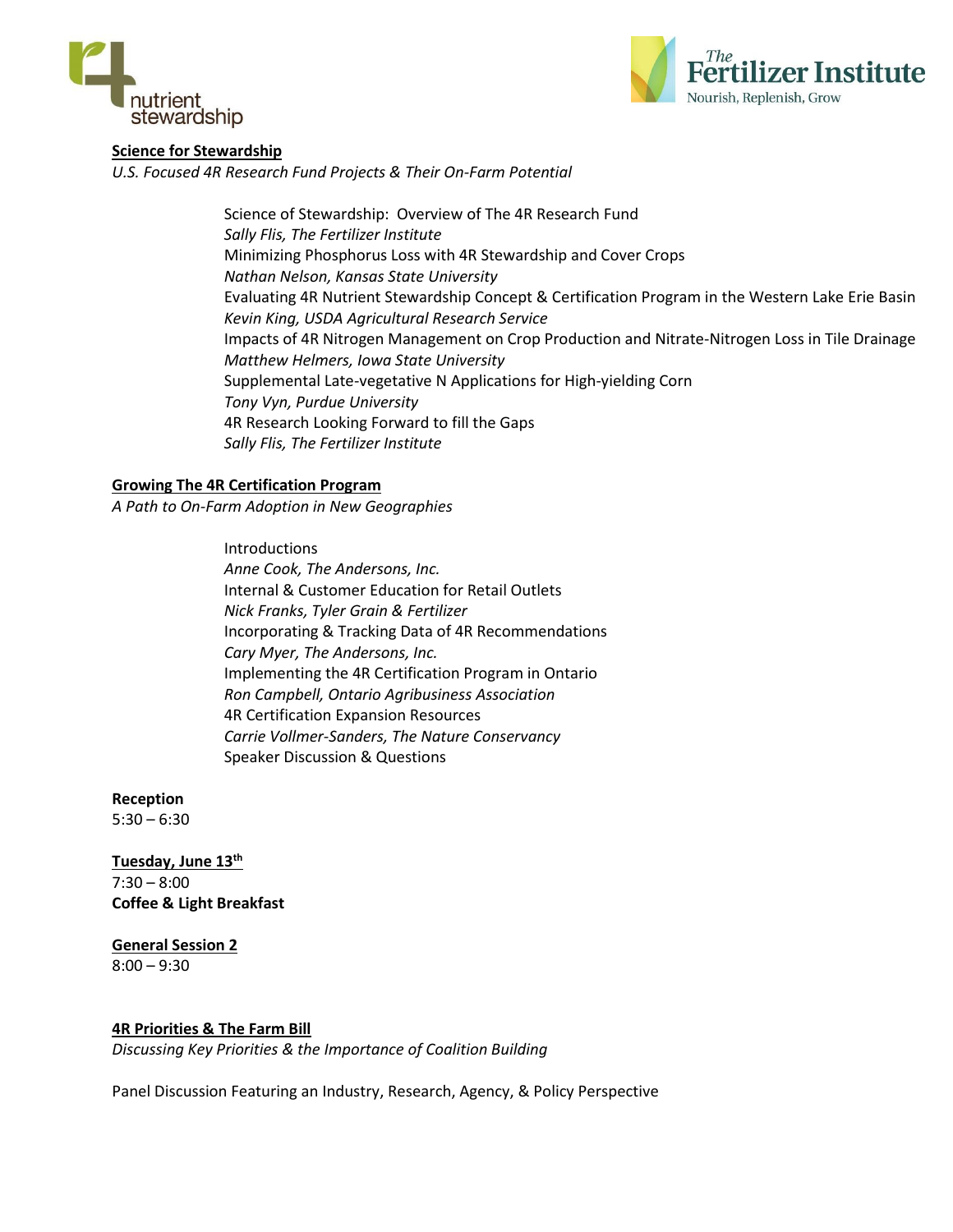



**Networking & Coffee Break**  $9:30 - 10:00$ 

**Concurrent Sessions** 10:00 – 12:00

# **On-Farm Research & The 4Rs**

*Showcasing Results & Adapting Practices for Site Specific Needs*

Introductions *Eric Welsh, ICCA* Demonstration Farm Research For Soil Health *Nick Goeser, Director, Soil Health Partnership* Research to Improve Nitrogen Management Decisions *Scott Nelson, Director of the On-Farm Research Network, Iowa Soybean Association* Transferring Knowledge at the Watershed Level *Chad Watts, Executive Director, Conservation Technology Information Center*  Illinois 4R Research & Engagement *Dan Schaefer, Director of Nutrient Stewardship, Illinois Fertilizer & Chemical Association* Speaker Discussion & Questions

## **Specialty Fertilizers & The 4Rs**

*Fine-Tuning Inputs to Achieve Crop Potential*

**Introductions** *Adam Herges, Sustainability Agronomist, The Mosaic Company* Value of Enhanced Efficiency Fertilizers (EEFs) & Micronutrients to Nutrient Use Efficiency (NUE) *Bryan Hopkins, Professor, Plant and Wildlife Sciences, Brigham Young University* Utilizing Enhanced Efficiency Fertilizers & Micronutrients: A Grower's Perspective *Lynn Farhmeier, 2017 4R Advocate* Filling the Final Gap in Crop Potential with Specialty Fertilizers – Evaluating Product Research & Use *Armando Campos, Nutrient Technologies, LLC* Use of EEFs in NRCS Programs *Jimmy Bramblett, NRCS* Speaker Discussion & Questions

## **Lunch**

 $12 - 1:30$ 

Lunch Speaker: An Action Plan for Soil Health *Wayne Honeycutt, Chief Executive Officer, The Soil Health Institute*

## **Concurrent Sessions**

 $1:30 - 3:30$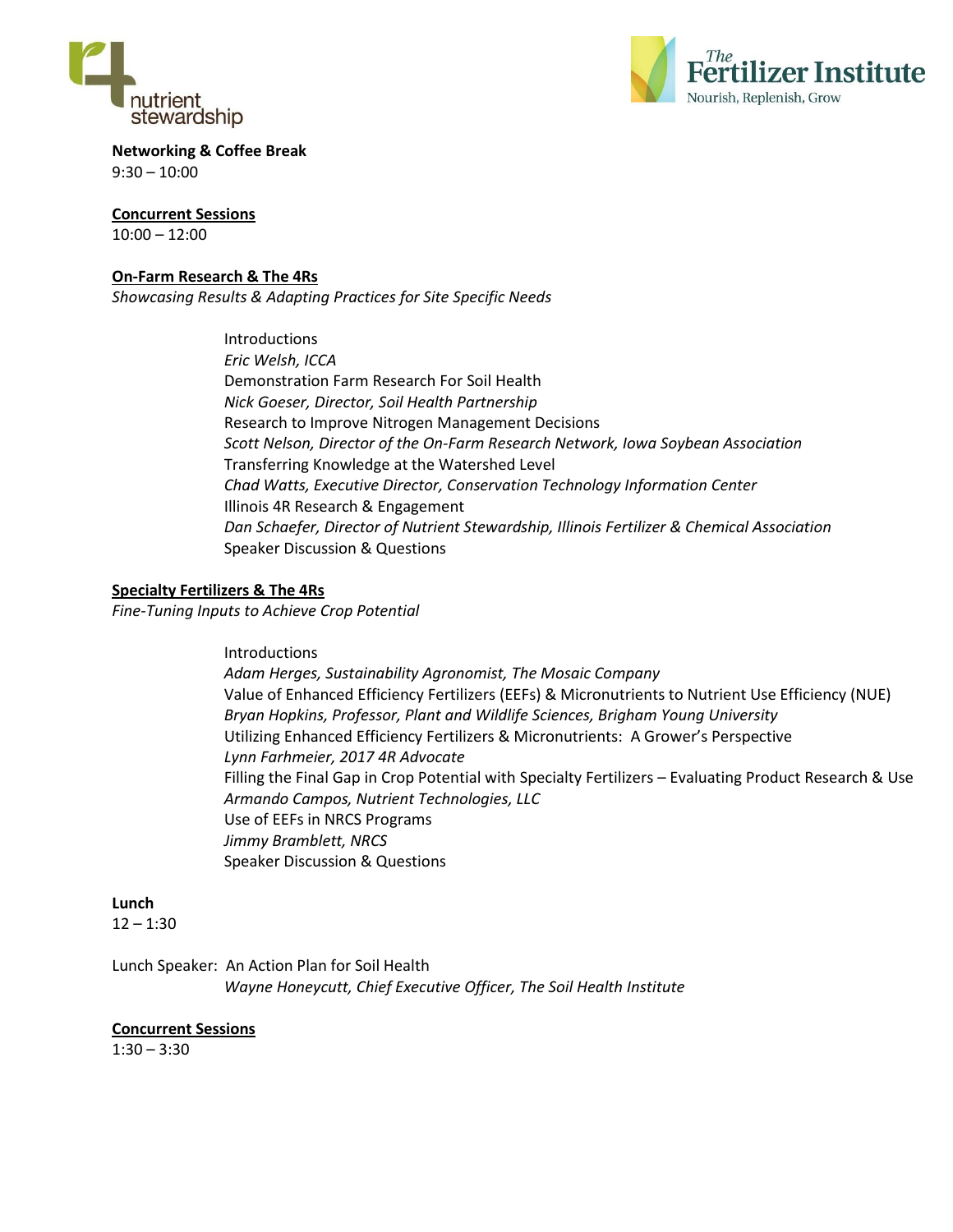



# **Science for Stewardship**

*Growth in 4R Research Related Initiatives Are Yielding Results*

Introductions *Laura Christianson, University of Illinois Research Service* Equipment Interactions with 4R Practices *Fabian Fernandez, Asst. Professor, Department of Soil, Water, & Climate, University of Minnesota* Changing the University of Nebraska's P recommendations *Charles Shapiro, University of Nebraska-Lincoln* How much can we rely on P from high soil test P? *Amy Shober, Asst. Professor & Extension Specialist, University of Delaware* N Rate and Timing Student Research Projects *Joliet Junior College* Speaker Discussion & Questions

## **Survey Says: Insights into 4R Implementation**

*Assessing Decision Making in the Field & How it Relates to Practice Adoption*

Introductions Western Lake Erie Basin Farmer Survey *Robyn Wilson, Associate Professor, Ohio State University* Retailer Survey for Insights into Grower Adoption *Dean Lemke, Agribusiness Association of Iowa* Taking 4R to the Masses *Chris Harbourt, Co-Founder/CEO, Agrible* Nutrient Stewardship Awareness & Implementation *Cassandra Cotton, Director of Sustainability & Membership, Fertilizer Canada* Speaker Discussion & Questions

## **General Session 3**

 $3:30 - 5:00$ 

#### **4R Progress**

The Role of 4R Nutrient Stewardship in the Chesapeake Bay *Kasey Taylor, Delaware State Conservationist, NRCS* 4R Nutrient Management Specialty Certification Expansion & Adoption *Luther Smith, ICCA & Mike Wilson, Wabash Valley Service Company* The Importance of Industry Partnerships in Driving 4R Nutrient Stewardship Forward *Corrine D. Ricard, Senior Vice President of Commercial, The Mosaic Company*

#### **Adjourn**

\* This agenda is preliminary and will continue to change as the program is finalized.